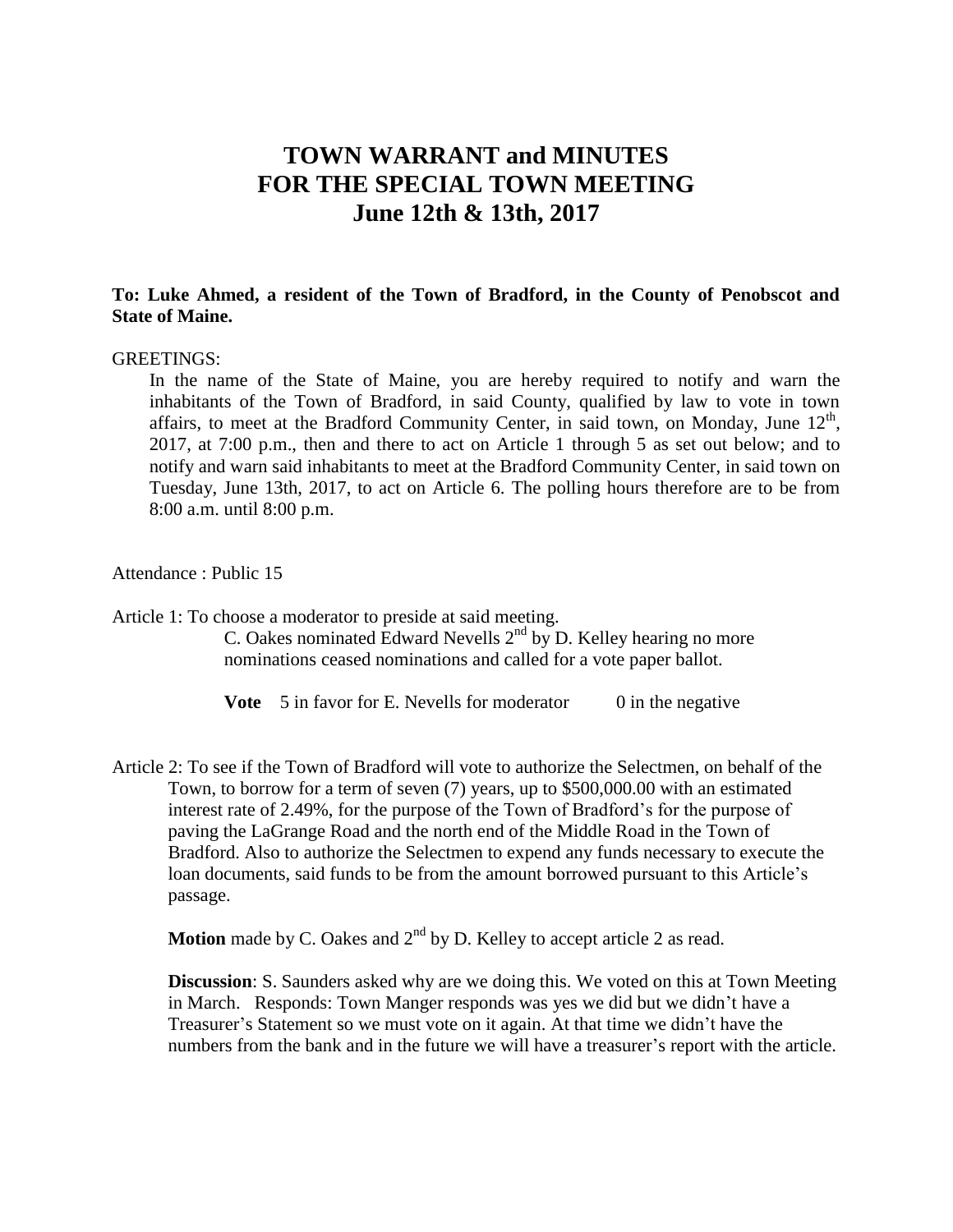E. Hanson: Why are we going for a 7 year loan did the Board look at a 10 year loan? This is a mil and a half for the payment. Responds: the savings on the interest made the decision to go with seven year loan and not a ten year loan.

## **Vote: 9 in favor 2 opposed Motion Carries**

Article 3: To see if the Town will vote to authorize the Selectmen, on behalf of the Town, to borrow for a term of three (3) years, up to \$85,000.00 with an estimated interest rate of 2.08%, for the purpose of the Town of Bradford's purchase of a grader. Also to authorize the Selectmen to expend any funds necessary to execute the loan documents, said funds to be from the amount borrowed pursuant to this Article's passage.

**Motion** made by C. Oakes and  $2<sup>nd</sup>$  by D. Kelley to accept article 2 as read.

**Discussion**: none

Vote: 12 in favor 0 **opposed** Motion Carries

Article 4: To see if the Town will vote to move funds received from the sale of the 1979 Champion grader from the Town undesignated savings account to the Grader Maintenance carrying account.

**Motion** made by C. Oakes and  $2<sup>nd</sup>$  by R. Norman to accept article 3 as read.

**Discussion:** E. Hanson doesn't this just give you more money to spend on the grader. We already put a large amount in that account. Responds this is a carrying account and it would let us start saving for a future grader so we hopefully won't have to borrow as much or if any in the future.

**Vote: 3 in favor 9 opposed Motion Fails**

Article 5: To see if the Town will vote to authorize the Selectman to sign a lease for 30 years with the potential of an extending the lease for additional 10 years with the Bradford Heritage Society: Museum and Historical Society.

**Motion** made by C. Oakes and  $2^{nd}$  by D. Kelley to accept article 2 as read.

**Discussion**: none

Vote: 12 in favor 0 **opposed** Motion Carries

**Meeting suspended at 7:26 pm until tomorrow morning, Tuesday, June 13th, at 8 am.**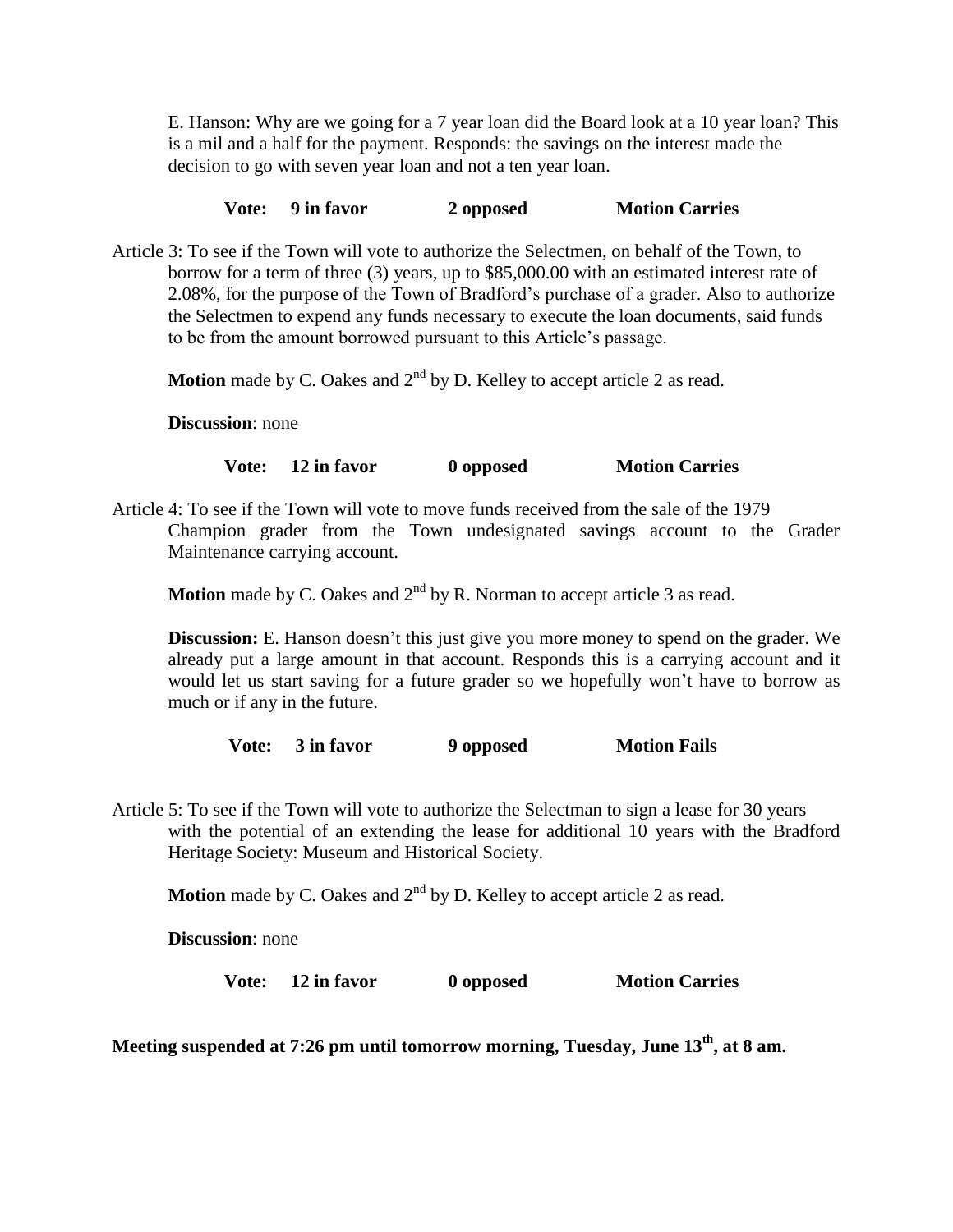**Meeting re-convenes at 8 am until closing of the polls at 8 pm: for voting on Article 6.**

Article 6: To see if the Town will enact a MORATORIUM ORDINANCE ON RETAIL MARIJUANA ESTABLISHMENTS AND RETAIL MARIJUANA STORES AND REATAIL MARIJUANA SOCIAL CLUBS.

**50 voters cast votes 30 yes 20 no**

**Motion Carries on Moratorium**

**Respectfully submitted, June 13, 2017**

**/S/**

**Vittoria J.B. Stevens Town Clerk**

**The Registrar of Voters will be available at the Bradford Town Office on June 8, 2017 to correct the voting list.**